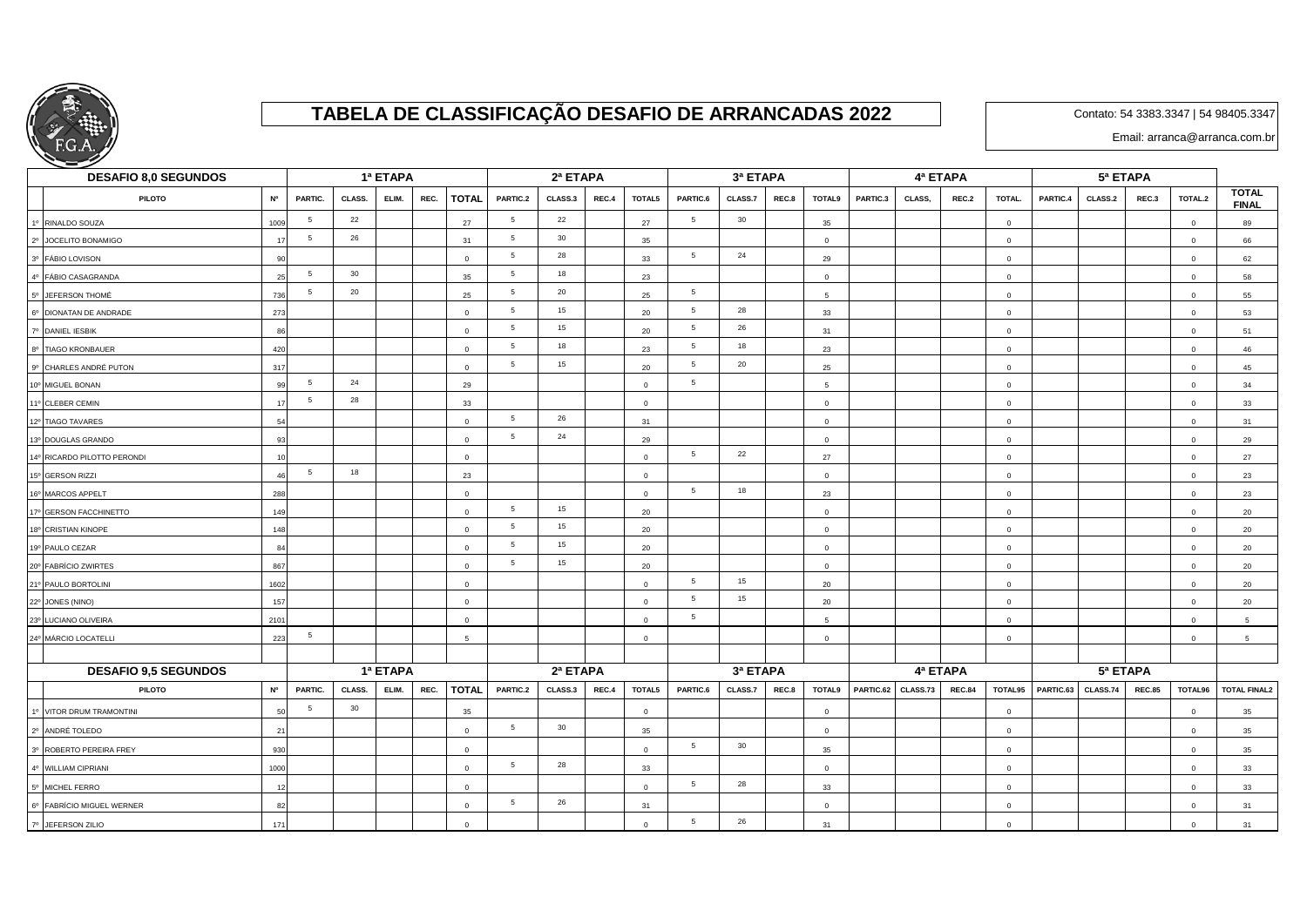| 8º RODRIGO RECKZIEGEL         |           |          |        |          |      | $\overline{0}$ | $5\overline{5}$ | 24       |          | 29              |                 |          |       | $\Omega$       |           |          |               | $\mathbf 0$             |           |          |               | $\mathbf 0$    | 29                  |
|-------------------------------|-----------|----------|--------|----------|------|----------------|-----------------|----------|----------|-----------------|-----------------|----------|-------|----------------|-----------|----------|---------------|-------------------------|-----------|----------|---------------|----------------|---------------------|
| 9º OSCAR MIOTTO               | 14        |          |        |          |      | $\overline{0}$ | $5\phantom{.0}$ | 22       |          | 27              |                 |          |       | $\Omega$       |           |          |               | $\overline{0}$          |           |          |               | $\Omega$       | 27                  |
| 10° WILLIAM BONAMIGO          |           |          |        |          |      | $\overline{0}$ | 5 <sub>5</sub>  | 20       |          | 25              |                 |          |       | $\overline{0}$ |           |          |               | $\mathbf{0}$            |           |          |               | $\circ$        | 25                  |
| 11º MAURO DALL AGNOL          | 8C        |          |        |          |      | $\Omega$       | 5               |          |          | 5               |                 |          |       | $\mathbf{0}$   |           |          |               | $\overline{0}$          |           |          |               | $\Omega$       | 5 <sup>5</sup>      |
| 12º TIAGO MATIAS GRAFF        | 304       |          |        |          |      | $\mathbf 0$    |                 |          |          | $\overline{0}$  | $5\overline{5}$ |          |       | 5              |           |          |               | $\mathbf 0$             |           |          |               | $\mathbf 0$    | 5 <sub>5</sub>      |
| 13º EDUARDO BONAN             | 117       | 5        |        |          |      | 5              |                 |          |          | $\mathbf 0$     |                 |          |       | $\Omega$       |           |          |               | $\mathbf 0$             |           |          |               | $\overline{0}$ | $5^{\circ}$         |
|                               |           |          |        |          |      |                |                 |          |          |                 |                 |          |       |                |           |          |               |                         |           |          |               |                |                     |
| <b>DESAFIO 7,5 SEGUNDOS</b>   |           | 1ª ETAPA |        |          |      | 2ª ETAPA       |                 |          | 3ª ETAPA |                 |                 |          |       | 4ª ETAPA       |           |          |               |                         |           |          |               |                |                     |
| <b>PILOTO</b>                 | <b>Nº</b> | PARTIC.  | CLASS. | ELIM.    | REC. | <b>TOTAL</b>   | PARTIC.2        | CLASS.3  | REC.4    | TOTAL5          | PARTIC.6        | CLASS.7  | REC.8 | TOTAL9         | PARTIC.62 | CLASS.73 | <b>REC.84</b> | TOTAL95                 | PARTIC.63 | CLASS.74 | <b>REC.85</b> | TOTAL96        | <b>TOTAL FINAL2</b> |
| 1º ROGÉRIO ALVES              | 58        | -5       | 30     |          |      | 35             | 5 <sub>5</sub>  | 20       |          | 25              | 5               | 28       |       | 33             |           |          |               | $\overline{0}$          |           |          |               | $\overline{0}$ | 93                  |
| 2º MIGUEL BONAN               | 99        |          |        |          |      | $\overline{0}$ | 5 <sub>5</sub>  | 26       |          | 31              | $5\overline{5}$ | 26       |       | 31             |           |          |               | $\mathbf 0$             |           |          |               | $\mathbf 0$    | 62                  |
| 3º TIAGO BORTOLAN             | 18        | -5       | 26     |          |      | 31             | $5\phantom{.0}$ | 18       |          | 23              |                 |          |       | $\mathbf{0}$   |           |          |               | $\overline{0}$          |           |          |               | $\mathbf 0$    | 54                  |
| 4º GERSON FACCHINETTO         | 149       |          |        |          |      | $\mathbf{0}$   | 5 <sub>5</sub>  | 30       |          | 35              |                 |          |       | $\Omega$       |           |          |               | $\mathbf{0}$            |           |          |               | $\overline{0}$ | 35                  |
| 5º PAULO NUNES                | 250       |          |        |          |      | $\overline{0}$ |                 |          |          | $\circ$         | $5\overline{5}$ | 30       |       | 35             |           |          |               | $\overline{0}$          |           |          |               | $\overline{0}$ | 35                  |
| 6° BRENO BOHNS NETO           | 444       | 5        | 28     |          |      | 33             |                 |          |          | $\mathbf{0}$    |                 |          |       | $\overline{0}$ |           |          |               | $\mathbf{0}$            |           |          |               | $\mathbf 0$    | 33                  |
| 7º CRISTIAN SESSI             |           |          |        |          |      | $\overline{0}$ | $5\phantom{.0}$ | 28       |          | 33              |                 |          |       | $\overline{0}$ |           |          |               | $\overline{0}$          |           |          |               | $\mathbf{0}$   | 33                  |
| 8º FÁBIO CASAGRANDA           | 25        |          |        |          |      | $\mathbf{0}$   | 5 <sup>5</sup>  | 24       |          | 29              |                 |          |       | $\mathbf 0$    |           |          |               | $\mathbf 0$             |           |          |               | $\circ$        | 29                  |
| 9º LUCIANO OLIVEIRA           | 2101      |          |        |          |      | $\overline{0}$ |                 |          |          | $\overline{0}$  | $5\overline{5}$ | 24       |       | 29             |           |          |               | $\overline{0}$          |           |          |               | $\overline{0}$ | 29                  |
| 10° EDUARDO ALVES             | 16        |          |        |          |      | $\overline{0}$ | 5 <sub>5</sub>  | 22       |          | 27              |                 |          |       | $\mathbf{0}$   |           |          |               | $\mathbf 0$             |           |          |               | $\mathbf 0$    | 27                  |
| 11º PAULO BORTOLINI           | 1602      |          |        |          |      | $\mathbf{0}$   |                 |          |          | $\Omega$        | $5\overline{5}$ | 22       |       | 27             |           |          |               | $\Omega$                |           |          |               | $\Omega$       | 27                  |
| 12º JONES (NINO)              | 157       |          |        |          |      | $\Omega$       |                 |          |          | $\Omega$        | 5               | 20       |       | 25             |           |          |               | $\Omega$                |           |          |               | $\Omega$       | 25                  |
| 13º MAICON SANTA CRUZ         | 222       |          |        |          |      | $\Omega$       | 5 <sup>5</sup>  | 18       |          | 23              |                 |          |       | $\overline{0}$ |           |          |               | $\Omega$                |           |          |               | $\Omega$       | 23                  |
| 14º MARCOS BASSANI            | 579       |          |        |          |      | $\mathsf 0$    |                 |          |          | $\mathbf 0$     | 5               | 18       |       | 23             |           |          |               | $\overline{0}$          |           |          |               | $\circ$        | 23                  |
| 15° FABRÍCIO ZWIRTES          | 867       |          |        |          |      | $\mathsf 0$    | $5\overline{5}$ | 15       |          | 20              |                 |          |       | $\mathbf{0}$   |           |          |               | $\overline{0}$          |           |          |               | $\circ$        | 20                  |
| 16° CRISTIANO FRANZONI        |           |          |        |          |      | $\mathsf 0$    | 5 <sub>5</sub>  |          |          | 5               |                 |          |       | $\mathbf{0}$   |           |          |               | $\overline{0}$          |           |          |               | $\mathbf 0$    | 5 <sup>5</sup>      |
| 17º ADRIANO STEFFANI          | 81        |          |        |          |      | $\mathbf{0}$   | 5               |          |          | 5               |                 |          |       | $\Omega$       |           |          |               | $\mathbf 0$             |           |          |               | $\mathbf 0$    | 5                   |
| 18º MARCOS FERNANDES          |           |          |        |          |      | $\overline{0}$ |                 |          |          | $\Omega$        | 5               |          |       | 5              |           |          |               | $\overline{0}$          |           |          |               | $\circ$        | $5\overline{5}$     |
| 19º RICARDO RAFAEL DOS SANTOS | 757       |          |        |          |      | $\overline{0}$ |                 |          |          | $\mathsf 0$     | $5\overline{5}$ |          |       | 5              |           |          |               | $\mathbf 0$             |           |          |               | $\mathbf 0$    | 5                   |
| 20° DJONATHAN FONTANIVE       | 93        | -5       |        |          |      | -5             |                 |          |          | $\mathbf{0}$    |                 |          |       | $\mathbf{0}$   |           |          |               | $\overline{0}$          |           |          |               | $\mathbf 0$    | 5                   |
|                               |           |          |        |          |      |                |                 |          |          |                 |                 |          |       |                |           |          |               |                         |           |          |               |                |                     |
| <b>DESAFIO 9,0 SEGUNDOS</b>   |           |          |        | 1ª ETAPA |      |                |                 | 2ª ETAPA |          |                 |                 | 3ª ETAPA |       |                |           | 4ª ETAPA |               |                         | 5ª ETAPA  |          |               |                |                     |
| <b>PILOTO</b>                 | <b>N°</b> | PARTIC.  | CLASS. | ELIM.    | REC. | <b>TOTAL</b>   | PARTIC.2        | CLASS.3  | REC.4    | TOTAL5          | PARTIC.6        | CLASS.7  | REC.8 | TOTAL9         | PARTIC.62 | CLASS.73 | <b>REC.84</b> | TOTAL95                 | PARTIC.63 | CLASS.74 | <b>REC.85</b> | TOTAL96        | <b>TOTAL FINAL2</b> |
| 1º EDUARDO BONAN              | 117       |          | 30     |          |      | 35             | $5\overline{5}$ | 26       |          | 31              | 5               | 30       |       | 35             |           |          |               | $\Omega$                |           |          |               | $\mathbf{0}$   | 101                 |
| 2º ILDO LUCCA                 | 255       | -5       | 28     |          |      | 33             | $5\phantom{.0}$ |          |          | $5\phantom{.0}$ | 5               | 24       |       | 29             |           |          |               | $\mathbf 0$             |           |          |               | $\mathbf 0$    | 67                  |
| 3º RODRIGO RECKZIEGEL         |           |          |        |          |      | $\mathbf 0$    | $5\phantom{.0}$ | 30       |          | 35              |                 |          |       | $\mathbf{0}$   |           |          |               | $\overline{\mathbf{0}}$ |           |          |               | $\mathbf 0$    | 35                  |
| 4º ANDRÉ TOLEDO               | 21        |          |        |          |      | $\mathsf 0$    | 5               | 28       |          | 33              |                 |          |       | $\mathbf{0}$   |           |          |               | $\mathbf{0}$            |           |          |               | $\circ$        | 33                  |
| 5º ROBERTO PEREIRA FREY       | 930       |          |        |          |      | $\overline{0}$ |                 |          |          | $\mathbf 0$     | 5               | 28       |       | 33             |           |          |               | $\overline{0}$          |           |          |               | $\circ$        | 33                  |
| 6º VITOR DRUM TRAMONTINI      | 50        |          | 26     |          |      | 31             |                 |          |          | $\mathbf 0$     |                 |          |       | $\Omega$       |           |          |               | $\overline{0}$          |           |          |               | $\mathbf 0$    | 31                  |
| 7º MICHEL FERRO               | 12        |          |        |          |      | $\overline{0}$ |                 |          |          | $\mathsf 0$     | 5               | 26       |       | 31             |           |          |               | $\overline{0}$          |           |          |               | $\circ$        | 31                  |
| 8º OSCAR MIOTTO               | 14        |          |        |          |      | $\overline{0}$ | $5^{\circ}$     | 24       |          | 29              |                 |          |       | $\circ$        |           |          |               | $\overline{0}$          |           |          |               | $\mathbf{0}$   | 29                  |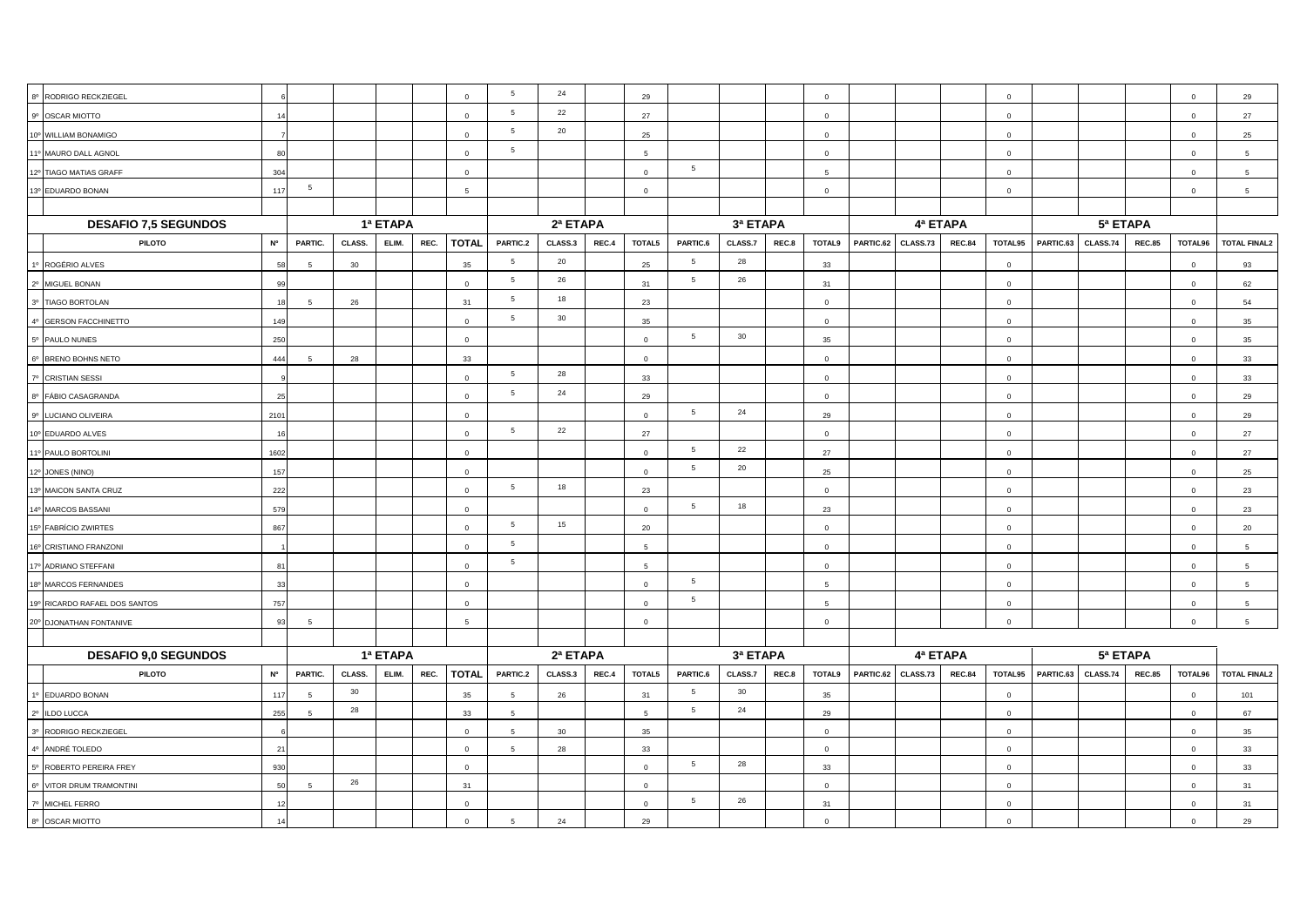| 9º MAURO DALL AGNOL          | 80        |                |          |          |      | $\overline{0}$ | 5               | 22       |       | 27              |                 |          |       | $\Omega$       |           |          |               | $\overline{0}$ |           |          |               | $\mathbf{0}$   | 27                  |
|------------------------------|-----------|----------------|----------|----------|------|----------------|-----------------|----------|-------|-----------------|-----------------|----------|-------|----------------|-----------|----------|---------------|----------------|-----------|----------|---------------|----------------|---------------------|
| 10° WILLIAM BONAMIGO         |           |                |          |          |      | $\overline{0}$ | 5               | 20       |       | 25              |                 |          |       | $\Omega$       |           |          |               | $\mathbf 0$    |           |          |               | $\circ$        | 25                  |
| 11º JOSEMAR SFREDDO          |           |                |          |          |      | $\overline{0}$ | 5               |          |       | $5\phantom{.0}$ |                 |          |       | $\overline{0}$ |           |          |               | $\mathbf 0$    |           |          |               | $\mathbf 0$    | $5\overline{5}$     |
| 12º WESLEY PASCOALOTO        | 65        |                |          |          |      | $\overline{0}$ | 5               |          |       | 5               |                 |          |       | $\mathbf{0}$   |           |          |               | $\mathbf{0}$   |           |          |               | $\mathbf 0$    | $5\overline{5}$     |
|                              |           |                |          |          |      |                |                 |          |       |                 |                 |          |       |                |           |          |               |                |           |          |               |                |                     |
| <b>DESAFIO FORÇA LIVRE</b>   |           |                | 1ª ETAPA |          |      |                | 2ª ETAPA        |          |       | 3ª ETAPA        |                 |          |       |                | 4ª ETAPA  |          |               |                |           |          |               |                |                     |
| <b>PILOTO</b>                | <b>N°</b> | PARTIC.        | CLASS.   | ELIM.    | REC. | <b>TOTAL</b>   | PARTIC.2        | CLASS.3  | REC.4 | TOTAL5          | PARTIC.6        | CLASS.7  | REC.8 | TOTAL9         | PARTIC.62 | CLASS.73 | <b>REC.84</b> | TOTAL95        | PARTIC.63 | CLASS.74 | <b>REC.85</b> | TOTAL96        | <b>TOTAL FINAL2</b> |
| 1º TIAGO TAVARES             |           |                |          |          |      | $\overline{0}$ | 5               | 30       |       | 35              |                 |          |       | $\mathbf 0$    |           |          |               | $\mathbf 0$    |           |          |               | $\mathbf 0$    | 35                  |
| 2º FOPPA                     | 58        | 5              | 30       |          |      | 35             |                 |          |       | $\mathbf 0$     |                 |          |       | $\mathsf 0$    |           |          |               | $\mathbf{0}$   |           |          |               | $\mathbf 0$    | 35                  |
| 3º RICARDO RAFAEL DOS SANTOS | 757       |                |          |          |      | $\overline{0}$ |                 |          |       | $\mathbf 0$     | 5               | 30       |       | 35             |           |          |               | $\mathbf{0}$   |           |          |               | $\circ$        | 35                  |
| 4º DOUGLAS FONTANA           | 12        |                |          |          |      | $\circ$        | $5\overline{5}$ |          |       | $5^{\circ}$     |                 |          |       | $\overline{0}$ |           |          |               | $\mathbf 0$    |           |          |               | $\mathbf 0$    | $5\overline{5}$     |
|                              |           |                |          |          |      |                |                 |          |       |                 |                 |          |       |                |           |          |               |                |           |          |               |                |                     |
| <b>DESAFIO 8,5 SEGUNDOS</b>  |           | 1ª ETAPA       |          |          |      | 2ª ETAPA       |                 |          |       | 3ª ETAPA        |                 |          |       |                | 4ª ETAPA  |          |               | 5ª ETAPA       |           |          |               |                |                     |
| PILOTO                       | <b>N°</b> | PARTIC.        | CLASS.   | ELIM.    | REC. | <b>TOTAL</b>   | PARTIC.2        | CLASS.3  | REC.4 | TOTAL5          | PARTIC.6        | CLASS.7  | REC.8 | TOTAL9         | PARTIC.62 | CLASS.73 | <b>REC.84</b> | TOTAL95        | PARTIC.63 | CLASS.74 | <b>REC.85</b> | TOTAL96        | <b>TOTAL FINAL2</b> |
| 1º GELSON BARBOSA            | 791       | 5              | 30       |          |      | 35             | -5              | 30       |       | 35              | $5\overline{5}$ |          |       | -5             |           |          |               | $\overline{0}$ |           |          |               | $\mathbf{0}$   | 75                  |
| 2º EDUARDO BONAN             | 117       |                |          |          |      | $\Omega$       | $5\overline{5}$ | 24       |       | 29              | 5               | 26       |       | 31             |           |          |               | $\mathbf 0$    |           |          |               | $\Omega$       | 60                  |
| 3º DANIEL IESBIK             | 86        |                |          |          |      | $\overline{0}$ | $5\overline{5}$ | 18       |       | 23              | 5               | 30       |       | 35             |           |          |               | $\mathbf{0}$   |           |          |               | $\Omega$       | 58                  |
| 4º TIAGO KRONBAUER           | 420       |                |          |          |      | $\mathbf 0$    | 5               | 28       |       | 33              | 5               |          |       | -5             |           |          |               | $\mathbf 0$    |           |          |               | $\mathbf 0$    | 38                  |
| 5º FÁBIO LOVISON             | 90        |                |          |          |      | $\overline{0}$ | 5               |          |       | 5               | 5               | 28       |       | 33             |           |          |               | $\mathbf 0$    |           |          |               | $^{\circ}$     | 38                  |
| 6º JOSEMAR SFREDDO           | 46        |                |          |          |      | $\mathbf 0$    | 5               | 26       |       | 31              |                 |          |       | $\mathbf{0}$   |           |          |               | $\mathbf{0}$   |           |          |               | $\mathbf 0$    | 31                  |
| 7º ROGÉRIO DA SILVA          | 11        |                |          |          |      | $\mathbf 0$    |                 |          |       | $\mathbf 0$     | 5               | 24       |       | 29             |           |          |               | $\mathbf 0$    |           |          |               | $\circ$        | 29                  |
| 8º PAULO CEZAR               | 84        |                |          |          |      | $\overline{0}$ | 5               | 22       |       | 27              |                 |          |       | $\circ$        |           |          |               | $\overline{0}$ |           |          |               | $\mathbf{0}$   | 27                  |
| 9º EVANIR FORTUNATTO         | 747       |                |          |          |      | $\circ$        |                 |          |       | $\overline{0}$  | 5               | 22       |       | 27             |           |          |               | $\overline{0}$ |           |          |               | $\circ$        | 27                  |
| 10° CRISTIAN KINOPE          | 148       |                |          |          |      | $\Omega$       | -5              | 20       |       | 25              |                 |          |       | $\Omega$       |           |          |               | $\Omega$       |           |          |               | $\Omega$       | 25                  |
| 11º MARCOS APPELT            | 288       |                |          |          |      | $\overline{0}$ |                 |          |       | $\mathbf 0$     | 5               | 20       |       | 25             |           |          |               | $\mathbf 0$    |           |          |               | $\circ$        | 25                  |
| 12º DOUGLAS GRANDO           | 93        |                |          |          |      | $\mathbf 0$    | 5               |          |       | $5^{\circ}$     |                 |          |       | $\Omega$       |           |          |               | $\mathbf{0}$   |           |          |               | $\Omega$       | 5                   |
| 13º WESLEY PASCOALOTO        | 65        |                |          |          |      | $\overline{0}$ | 5               |          |       | 5               |                 |          |       | $\overline{0}$ |           |          |               | $\mathbf{0}$   |           |          |               | $\mathbf 0$    | 5                   |
| 14º RICARDO PILOTTO PERONDI  | 10        |                |          |          |      | $\circ$        |                 |          |       | $\circ$         | $5\overline{5}$ |          |       | -5             |           |          |               | $\Omega$       |           |          |               | $\mathbf{0}$   | 5 <sup>5</sup>      |
| 15° VANIEL MARIN             | 282       | 5              |          |          |      | -5             |                 |          |       | $\overline{0}$  |                 |          |       | $\Omega$       |           |          |               | $\overline{0}$ |           |          |               | $\circ$        | $5\overline{5}$     |
|                              |           |                |          |          |      |                |                 |          |       |                 |                 |          |       |                |           |          |               |                |           |          |               |                |                     |
| <b>DESAFIO PNEU PEQUENO</b>  |           |                |          | 1ª ETAPA |      |                |                 | 2ª ETAPA |       |                 |                 | 3ª ETAPA |       |                |           | 4ª ETAPA |               |                | 5ª ETAPA  |          |               |                |                     |
| <b>PILOTO</b>                | N         | PARTIC.        | CLASS.   | ELIM.    | REC. | <b>TOTAL</b>   | PARTIC.2        | CLASS.3  | REC.4 | TOTAL5          | PARTIC.6        | CLASS.7  | REC.8 | <b>TOTAL9</b>  | PARTIC.62 | CLASS.73 | <b>REC.84</b> | TOTAL95        | PARTIC.63 | CLASS.74 | <b>REC.85</b> | TOTAL96        | <b>TOTAL FINAL2</b> |
| 1º GERSON RIZZI              | 46        | $\overline{5}$ |          |          |      | 5              | 5               | 30       |       | 35              | 5               | 24       |       | 29             |           |          |               | $\mathbf{0}$   |           |          |               | $\mathbf 0$    | 69                  |
| 2º DIONATAN DE ANDRADE       | 273       |                |          |          |      | $\mathbf 0$    | $\sqrt{5}$      | 28       |       | 33              | $5\overline{5}$ | 26       |       | 31             |           |          |               | $\mathbf 0$    |           |          |               | $\mathbf 0$    | 64                  |
| 3º BRUNO GONÇALVES           | 89        | 5              | 30       |          |      | 35             |                 |          |       | $\mathbf 0$     |                 |          |       | $\Omega$       |           |          |               | $\mathbf{0}$   |           |          |               | $\Omega$       | 35                  |
| 4º FRANCISCO SANCHES         | 950       |                |          |          |      | $\overline{0}$ |                 |          |       | $\overline{0}$  | $5\overline{5}$ | 30       |       | 35             |           |          |               | $\mathbf 0$    |           |          |               | $\overline{0}$ | 35                  |
| 5º CRISTIANO FRANZONI        |           |                |          |          |      | $\overline{0}$ |                 |          |       | $\circ$         | 5               | 28       |       | 33             |           |          |               | $\mathbf 0$    |           |          |               | $\Omega$       | 33                  |
| 6º MAICON SANTA CRUZ         | 222       |                |          |          |      | $\mathsf 0$    | 5               | 26       |       | 31              |                 |          |       | $\mathbf 0$    |           |          |               | $\mathbf 0$    |           |          |               | $\mathbf 0$    | 31                  |
| 7º MARCOS FERNANDES          | 33        |                |          |          |      | $\overline{0}$ |                 |          |       | $\Omega$        | 5               | 22       |       | 27             |           |          |               | $\mathbf{0}$   |           |          |               | $\mathbf{0}$   | 27                  |
| 8º EDUARDO ALVES             | 16        |                |          |          |      | $\circ$        |                 |          |       | $\circ$         | 5               |          |       | -5             |           |          |               | $\mathbf 0$    |           |          |               | $\mathbf 0$    | 5                   |
| <b>DESAFIO 10,5 SEGUNDOS</b> | 1ª ETAPA  |                |          |          |      |                |                 | 2ª ETAPA |       |                 |                 | 3ª ETAPA |       |                |           | 4ª ETAPA |               |                |           | 5ª ETAPA |               |                |                     |